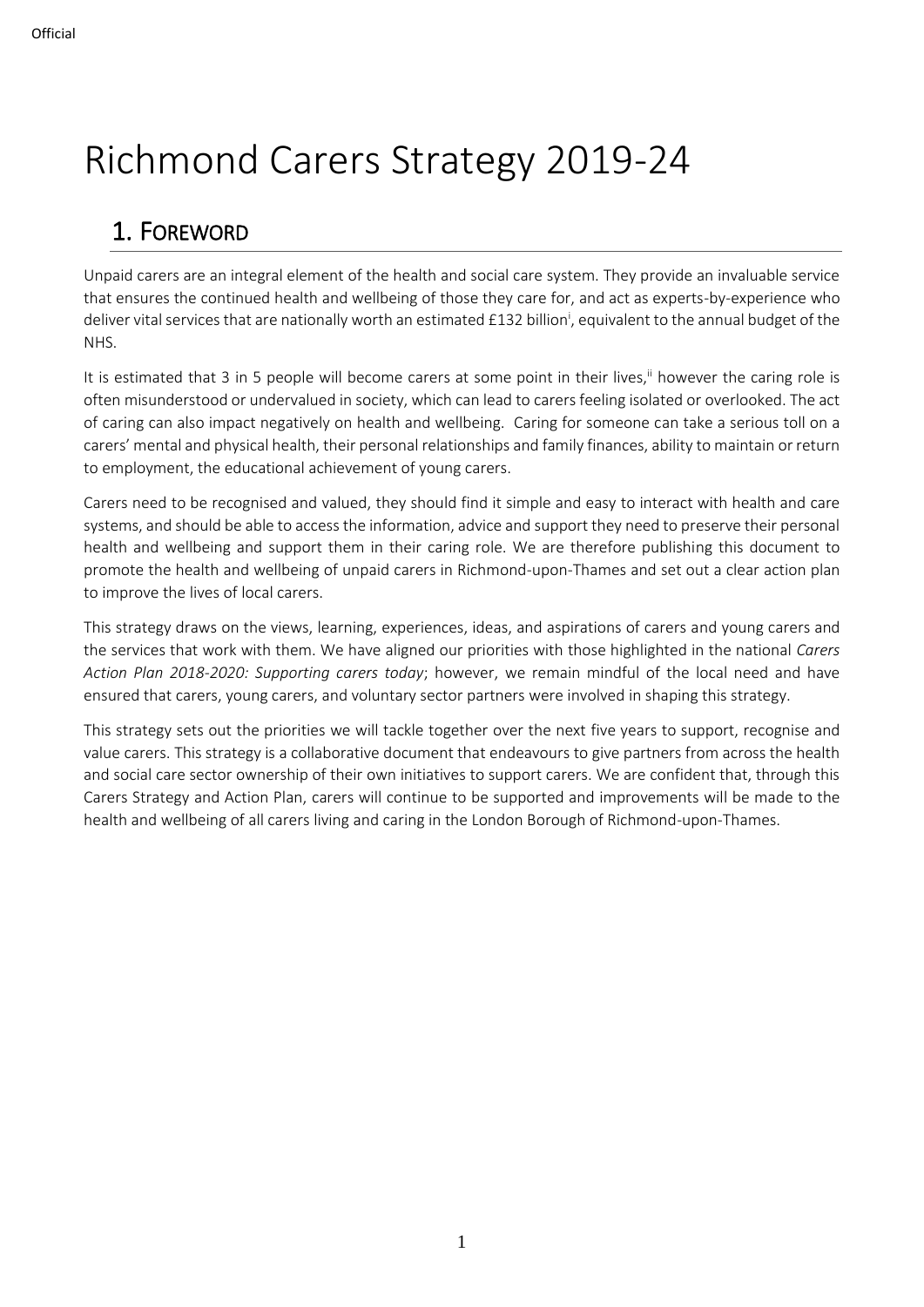# 2. INTRODUCTION

We are taking an integrated approach to identifying, assessing and supporting carer's health and wellbeing needs. Our partners agree to co-operate with each other to promote the wellbeing of individual carers, and to adopt a whole family approach in their work to support carers of all ages.

Mirroring the recently published *Carers Action Plan 2018-2020*, we have endeavoured to develop a collaborative document that clearly indicates how each partner can contribute to improving the health and wellbeing of all carers in the borough of Richmond-upon-Thames.

### 2.1 OUR VISION

Our vision is for unpaid carers in Richmond to be able to achieve their full potential, live their lives with confidence and resilience, and access circles of support and quality services that promote independence and deliver value for money.

### 2.2 ALIGNING WITH NATIONAL POLICY

This Carers Strategy builds on two significant pieces of legislation which introduced important new rights for carers and gave local authorities a number of statutory responsibilities with respect to adult and young carers. The Care Act 2014 came into force on  $1<sup>st</sup>$  April 2015, with some elements coming into force in April 2016. It put in place significant new rights for carers in England including:

- A focus on promoting wellbeing.
- A duty on local councils to prevent, reduce and delay need for support, including the needs of carers.
- A right to a carer's assessment based on the appearance of need.
- A right for carers' eligible needs to be met.
- A duty on local councils to provide information and advice to carers in relation to their caring role and their own needs.

The Children and Families Act 2014 gives young carers and young adult carers in England a right to a carer's assessment and to have their needs met (if the assessment shows this is needed). The Care Act and the Children and Families Act work together to make sure the needs of the whole family are met and inappropriate or excessive caring by young carers is prevented or reduced. The rights of parent carers have also been addressed within the Children and Families Act. A local council has a duty to provide an assessment to a carer of a disabled child aged under 18 if it appears that the parent carer has needs, or the parent carer requests an assessment.

The National Carers Action Plan 2018-2020<sup>iii</sup> outlines a range of cross-governmental actions based around five key themes:

- Services and systems that work for carers
- Employment and financial wellbeing
- Supporting young carers
- Recognising and supporting carers in the wider community and society
- Building research and evidence to improve outcomes for carers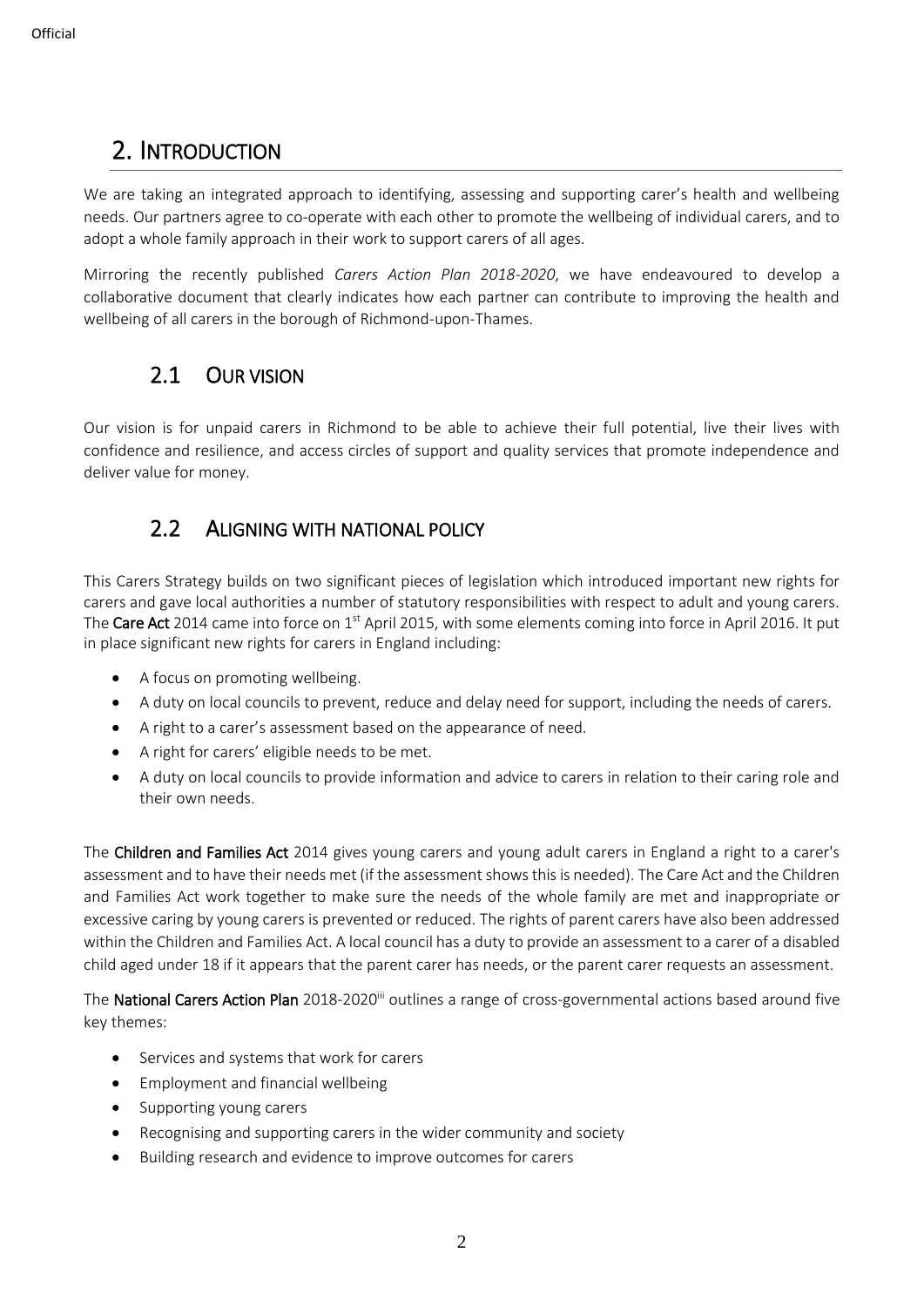**Official** 

The NHS 10 Long Term Plan sets out the ambition and direction for the health service in England over the next ten years. It recognises that carers are twice as likely to suffer from poor health compared to the general population and identifies specific areas where the NHS will look to better identify and support carers. These include adopting carer's passports, including emergency plans as part of summary care records, developing GP friendly practices and providing more mental health prevention support for young carers.

# 2.3 ALIGNING WITH LOCAL POLICY

The Council's Corporate Plan 2018 2022 sets out four objectives. Two of these are particularly relevant to this strategy and are reflected in our three priorities:

- A fairer borough investing in good local services that protect the most vulnerable
- A borough for everyone making sure residents have a real say over issues that affect them and making our borough accessible for everyone and promoting opportunity for underrepresented groups

Consistent with the Corporate Plan are Directorate level strategies and programmes which confirm the emphasis on developing community partnerships and building community capacity. These include:

- Adult Social Services' strategic objectives are to promote independence, health and wellbeing and work with local networks and community assets to build resilience
- Achieving for Children's 2018/19 Business Plan that aims to build resilience so that families and communities are better able to help, support and protect children
- Public Health's Framework for Prevention that sets out plans for meeting the prevention needs of residents
- The Joint Health and Wellbeing Strategy 2016-2021 aims to promote independence and joined up services throughout people's lives
- The Richmond Upon Thames Compact that outlines the principles and approach to the Council will take in working with the voluntary sector

The Richmond Clinical Commissioning Group vision is to deliver cost-effective, sustainable integrated health services to all residents. This recognises the importance of working in collaboration with partners, including the council and voluntary sector.

The Richmond Health and Care Plan will be published later this year and will provide clear and detailed actions to address the local health and care challenges across the life course. The importance that unpaid carers will play in delivering the vision and priorities under the themes of Start Well, Live Well and Age Well is recognised in the cross-cutting theme "recognising and valuing carers in their caring role and enabling them to have a life outside of caring".

# 3. CARERS AND YOUNG CARERS IN RICHMOND

The proportion of Richmond's population providing unpaid carer (8.5%) is similar to the average for SW London (8.4%) and London as a whole (8.5%), and lower than the average in England (10.2%). In general, a lower proportion of Richmond's population provides over 19 hours of care per week. However, according to General Practice data, currently there are fewer than 1,000 carers recorded in General Practice (0.45% of the registered population), furthermore a limited number of the total carer population (1,800 adult carers) are registered with the Carers Hub Service, and fewer than 300 carers assessments were performed by Richmond Council,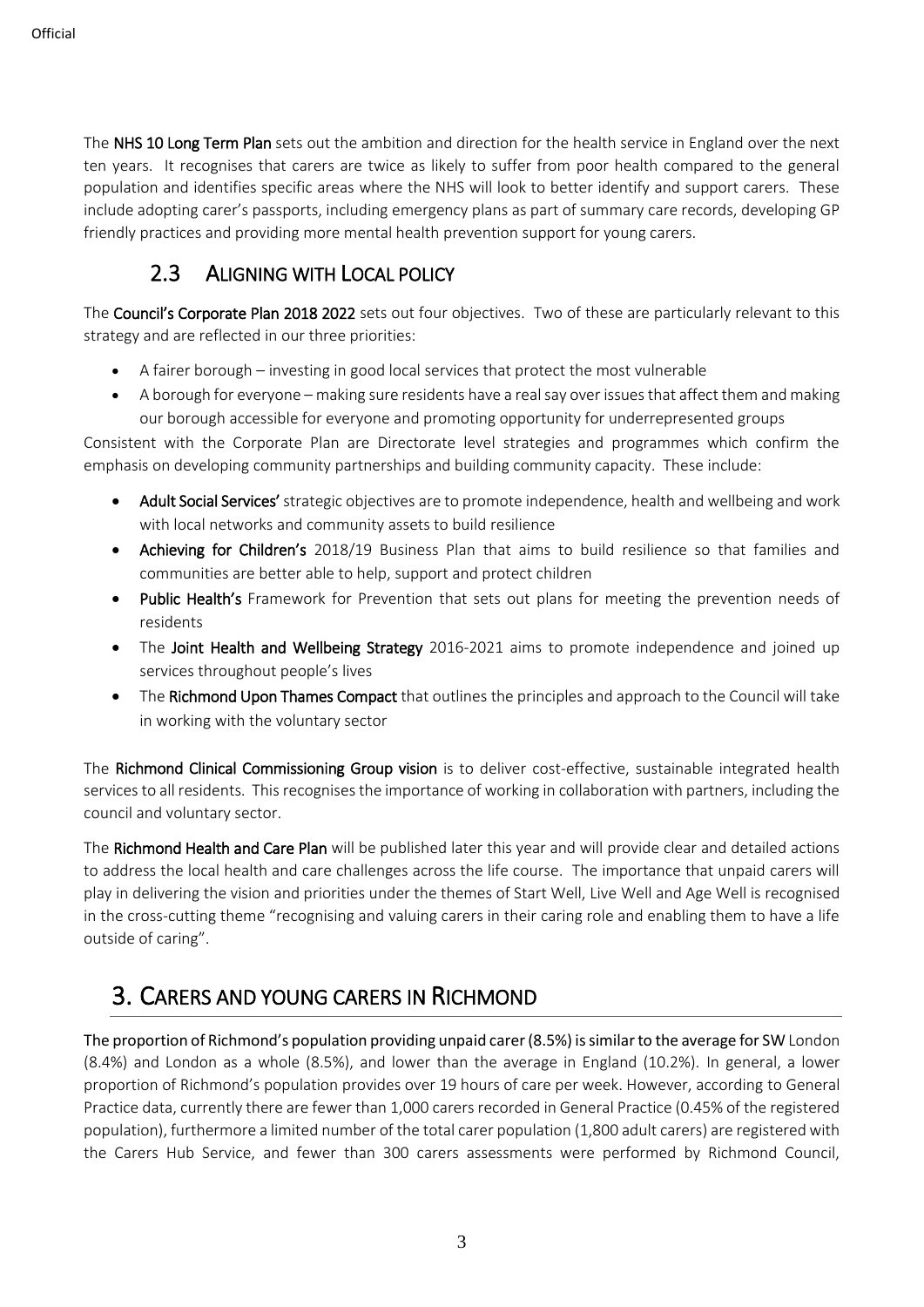suggesting that health professionals and support services may not be aware of the carer responsibilities and associated support needs of patients.<sup>iv</sup>

By applying local prevalence rates from the 2011 Census to population projections estimates of numbers of carers by gender and age group in 2018 have been calculated. Note that these rough estimates do not take into consideration changes in the number of people requiring care. It is estimated that:

- Of those who provide unpaid care in Richmond-upon-Thames, 58% are female (n=9,800).
- Of all care providers, 31% are aged between 25 and 49 years, 41% between 50 and 64 years, and 22% are aged over 65 years.
- Of those who provide more than 50 hours of care per week, 39% are older than 65 years.
- Six percent of carers are younger than 25 years (n=970)

The 2011 census identified that there are 864 carers in Richmond-upon-Thames aged younger than 24 years who provide unpaid family care, and as of 2018 this figure is estimated to be 970. In June 2018 450 young carers were being supported by the Richmond Carers Centre.<sup>v</sup>

Based on information from the Richmond Carers Centre a greater proportion of young carers are from BME ethnic groups than the average for all carers within the borough (29% of young carers compared to 13% of all carers identified by the 2011 census).

In Richmond, 2011 census data reveals that 14.1% of the population are from BME groups, 14.5% of the population belong to non-British White ethnic groups and the remaining 71.4% are White British. The population of unpaid carers in Richmond has a similar ethnic composition although the proportion of White British carers is higher than in the total population (77.9% compared to 71.4%). The proportion of BME and non-British White carers are both lower than the proportion of these ethnic groups within the total population at 12.6% and 9.4% respectively.

In Richmond, 20% of carers report their health is poor (this is reflected in the 20.74% of carers registered with RCC who have reported having their own physical or sensory disability or long-term condition (as at end April 2018)), compared to 11% of those who do not provide care. This risk of poor health increases with the number of hours of unpaid care that are provided.

The risk of poor health also increases with age, in Richmond-upon-Thames 67.4% of carers aged 65 and over reported having at least one long-term health condition compared to 53.3% of carers aged 18 to 64.vi

Compared to other South London Boroughs, carers in Richmond are more likely to have had to see a GP for health issues relating to their caring duties in the past 12 months (33.9% in Richmond-upon-Thames, compared to 27.8% Kingston-upon-Thames, 32.3% Merton, 31.4% Sutton. Just 8.1% of carers in Richmond reported that their caring responsibilities had no effect on their health. This is slightly lower than other South London boroughs (average 10.5%).<sup>vii</sup>

More information on the demographics and needs of unpaid carers in Richmond can be found in the Richmond Carer's Needs Assessment which was published earlier this year on [www.datarich.info.](http://www.datarich.info/)

### 3.1 SERVICES FOR CARERS AND YOUNG CARERS IN RICHMOND

Services for carers currently funded by Richmond Council and/or Richmond Clinical Commissioning Group though the Better Care Fund include: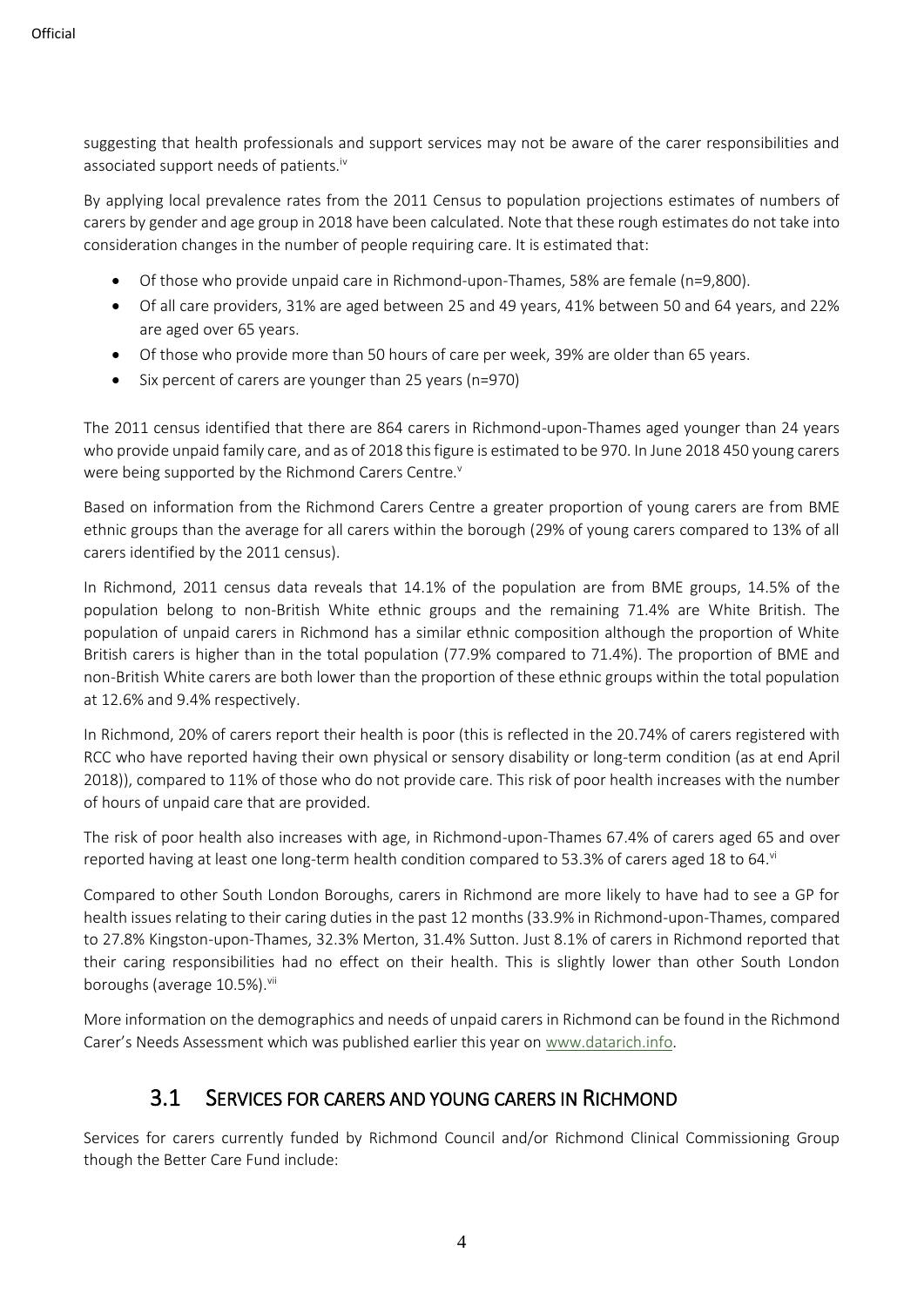- [The Carers Hub Service:](https://www.richmondchs.org/) this service provides universal and specialist information and advice services, informal individual and group emotional support, a caring café for carers and people they care for living with dementia, a dedicated young carers service, training and learning opportunities for adult carers, opportunities for carer engagement, carer awareness training for professionals and strategic leadership. Services are provided by a group of 6 charities working together: Richmond Carers Centre (lead), Addiction Support and Care Agency, SW London Alzheimer's Society (Richmond), Crossroads Care Richmond and Kingston, Richmond Borough Mind (Carers in Mind) and Integrated Neurological Services
- Richmond Borough MIND's Acute Carers Recovery Worker works in acute wards and supports unpaid carers of people with acute mental health issues.

Services for carers currently delivered by Richmond Council and/or Richmond Clinical Commissioning Group include

- [Carers assessments:](http://www.richmond.gov.uk/carers_assessments) these give carers the opportunity to discuss the physical, emotional and practical impact of caring on their life and enables social care practitioners to direct them to services which can support them. For adult carers, assessments are delivered by the Richmond Adult Social Services Directorate. For young people, carers assessments are delivered by Achieving for Children. Improving the recognition and assessment of carers is the first priority in this strategy.
- [Carers Emergency Card](http://www.richmond.gov.uk/home/health_and_social_care/adult_social_care/i_need_help_with/being_a_carer/planning_for_crisis/emergency_help_for_the_person_you_care_for.htm): available to carers who have had a carer's assessment and enables access to emergency respite if the carer is suddenly unable to provide care due to accident or other exceptional circumstances. The Emergency Card will be refreshed as part of this strategy.
- [Shared Lives Scheme:](http://www.richmond.gov.uk/shared_lives) this Council funded scheme helps carers of people with dementia, autism and learning disabilities by providing a Shared Lives Carer to look after the person they care for.
- [Telecare/Careline and emergency alarms:](http://www.richmond.gov.uk/telecare_and_careline_equipment_and_emergency_alarm_systems) 24-hour emergency monitoring systems that can help older and vulnerable people to remain living independently and safely in their own homes, giving peace of mind to carers who do not live with the person they look after, the telecare service is delivered by the Council, following an assessment.
- [Children's services: single point of access \(SPA:\)](http://www.richmond.gov.uk/home/health_and_social_care/children_and_family_care/child_protection.htm) the SPA acts as a single gateway for all incoming contacts into the Richmond-upon-Thames Children's Services (Achieving for Children), providing telephone and web-based support to professionals, children, young people and parents. Children's Services refer adults for a self-directed support assessment where young people are identified as providing a caring role to an adult with disabilities or a long-term condition. Young carers identified by Adult Services are referred to Children's Services for appropriate assessment and support including weekly support sessions, respite trips and activities and one-to-one support.
- There are a range of universal health and social care services that have specific targets for carers. This includes free annual seasonal flu vaccinations and NHS health checks. These services are delivered by local health partners including GP surgeries, and some local pharmacies.

There are also a range of universal services funded and/or delivered by the Council and NHS that carers will access to improve their health and wellbeing. We expect that these services will be inclusive and meet the needs of carers.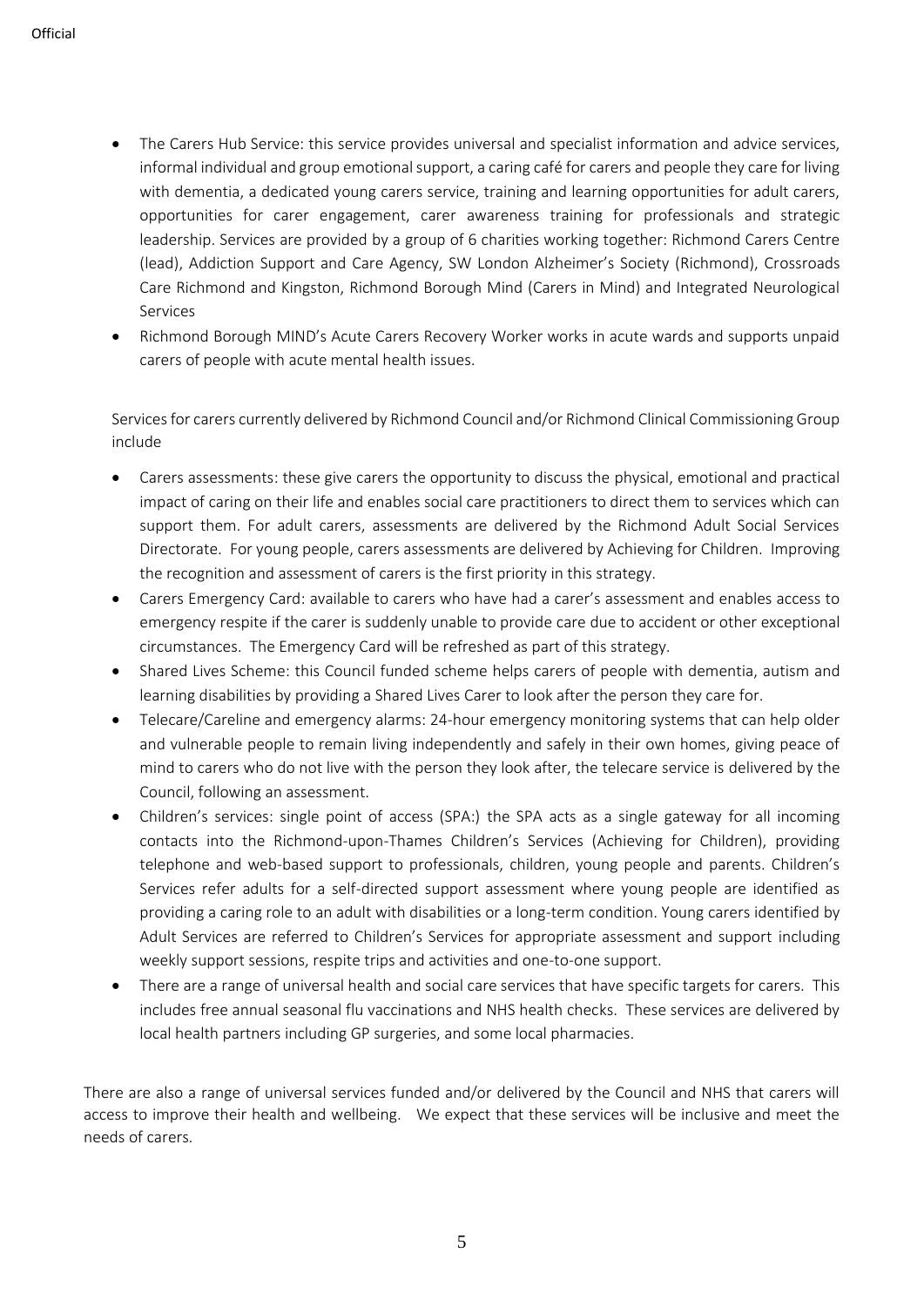The voluntary and community sector in Richmond provide an array of services for unpaid carers that are funded by other sources. For further information se[e www.careplace.org.uk](http://www.careplace.org.uk/)

# 4 ISSUES AND CHALLENGES

The Richmond Carers Needs Assessment identified challenges in providing services for carers and young carers: Gaps within current service delivery have been identified through engagement with local carer groups and stakeholders:

### • Financial wellbeing

There is a lack of information on the financial wellbeing of carers in Richmond, and services tailored to this. National surveys indicate this is a key issue, in a recent survey 37% of carers described their financial situation as 'struggling to make ends meet', and of this group 47% said they cut back on essentials such as food and heating to cope.<sup>viii</sup>

### • Social isolation and recognition

Social isolation is a pressing concern felt by many carers, particularly those who have not been identified as carers, and often services are unable to alleviate this. 73% of carers felt their role was not valued or understood by government<sup>ix</sup> and carers, especially those aged 65 or older, are at risk of social isolation,<sup>x</sup> In Richmond-upon-Thames just 29.7% of carers aged 65 and over report having as much social contact as they want, compared to  $36.3\%$  of carers aged 18 to  $64.\mathrm{N}$  This is a pressing concern for the local population as 60% of carers are aged 50 or older.

#### • Transition

Transitions within the caring role, such as going from caring to no longer having caring responsibilities, or from being a young to an adult carer, are often neglected within research and studies conducted around caring. More could be done to tailor services to carers in these scenarios and help carers manage changing relationships.

### • Health needs of older carers and young carers

The number of carers aged over 65 years is increasing more rapidly than the general carer population and of those who provide more than 50 hours of care a week 39% are older than 65 in Richmond.<sup>xii</sup> Older carers are also more likely to have long-term health conditions than younger adult carers (in Richmond-upon-Thames 67.4% of carers aged 65 and over reported having at least one long-term health condition compared to 53.3% of carers aged 18 to 64.xiii This is therefore a key group to target and develop services for, and more could be done to highlight how this is being considered, beyond offering free health checks. The challenges of identifying young carers means that issues that may lead to mental health problems such as bullying, loneliness, caring related stress and educational difficulties, may not be picked up and addressed as early as they could be.

### • Negotiating complex systems

The Richmond Carers Health Needs Assessment has highlighted issues of duplication, lack of communication with referrers and carers, and no clear path following assessment. Carers can face difficulties in negotiating these systems on behalf of the person being cared for. They also face challenges in accessing universal services that can support their health and well-being.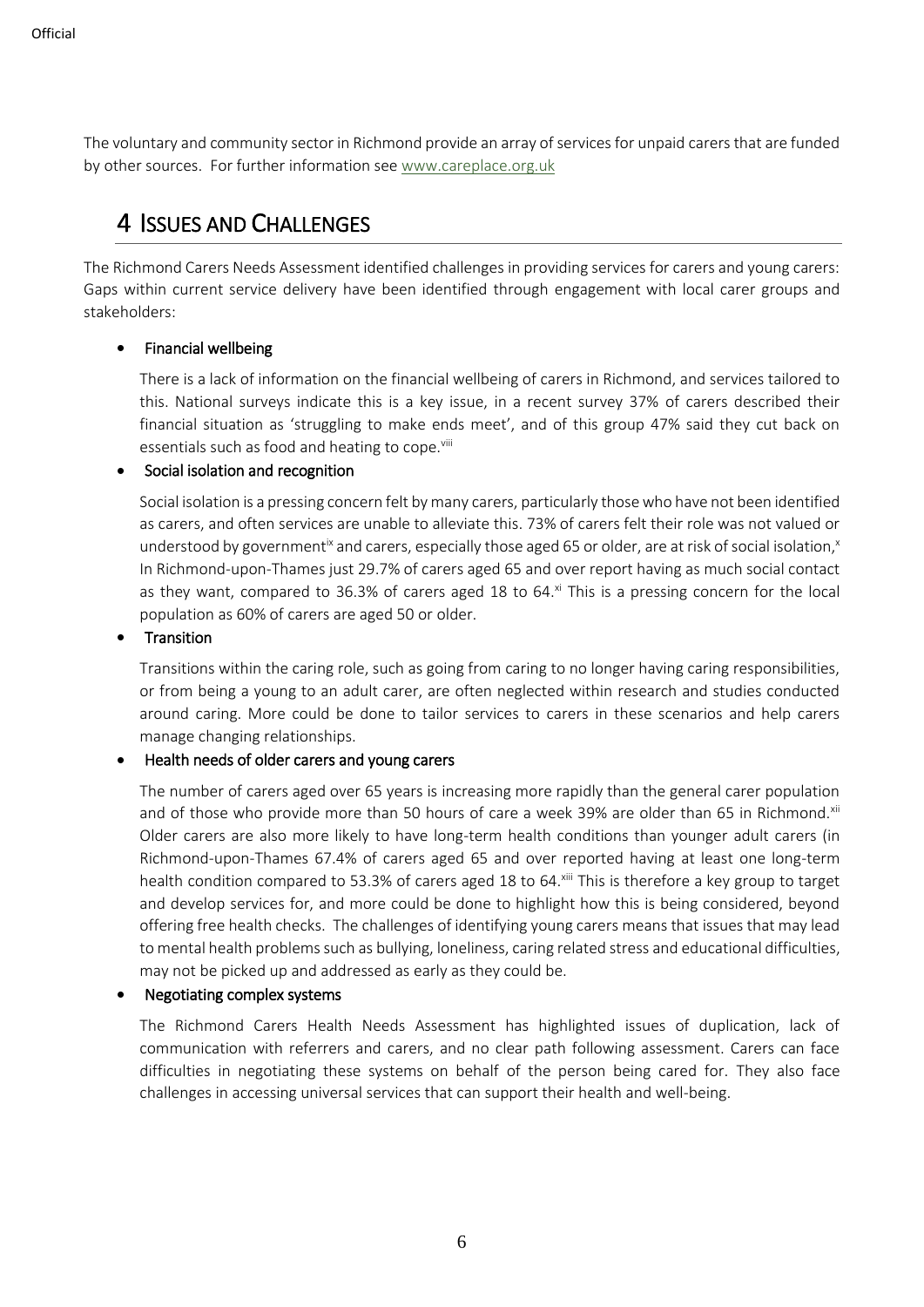#### • Carer Assessments

The number of carer and young carer assessments has significantly reduced in recent years. This reduction can be attributed in part to procedural changes relating to the removal or incentives for completing the assessment and in part to systems issues related to the recording of assessments.

### • Working and Caring

People juggling paid work with unpaid caring need flexible support to enable them to keep working and caring. Caring is a significant and growing reason for employees leaving the labour market and former carers can struggle to re-enter the market.

### 5. KEY PRIORITIES

### 5.1 SUMMARY

Three key priorities that have been developed based on local engagement with carers, the recently conducted Richmond Carers Needs Assessment, and national strategic initiatives. These three priorities are:

### • Priority One – Improving the Identification of Carers and their Needs

The number of carers reported in the 2011 Census is much higher than the number of carers that are identified in general practice, the voluntary sector and in social care. Identification of carers is important. By identifying carers, we can help carers to look after their own physical and mental health, reduce isolation and loneliness, reduce the risk of carers becoming overwhelmed by their caring responsibilities, reduce pressure on health and social care services, and direct resources to more effectively meet the needs of the local carer population.

According to research conducted by Carers UK, 54% of carers took over a year to recognise their caring role, and 24% took over 5 years. Many carers, particularly parents, do not consider themselves a carer. Many families also fear the idea of social services involvement and would rather avoid it, likewise young carers may fear of being removed from their caring role. Others are reluctant to identify themselves as such due to stigma around various conditions

### • Priority Two – Enhancing Economic Wellbeing through Employment/Education/Training Opportunities

Developing carer friendly employer policies, and information and advice for employers on what caring responsibilities entail and how to accommodate and support carers in the workforce, should be a priority for local organisations. Caring can have an adverse impact on the academic performance of young carers and may delay them from pursuing further education and training.

### • Priority Three – Creating Carer Friendly Services and Communities

A range of services are available for carers – both bespoke services and universal services -- but unpaid carers often report difficulties in navigating systems and services. Carers who feel that their community understands and values them are less likely to face obstacles in maintaining a healthy lifestyle, maintaining relationships, balancing work or education with care. Even where they do face these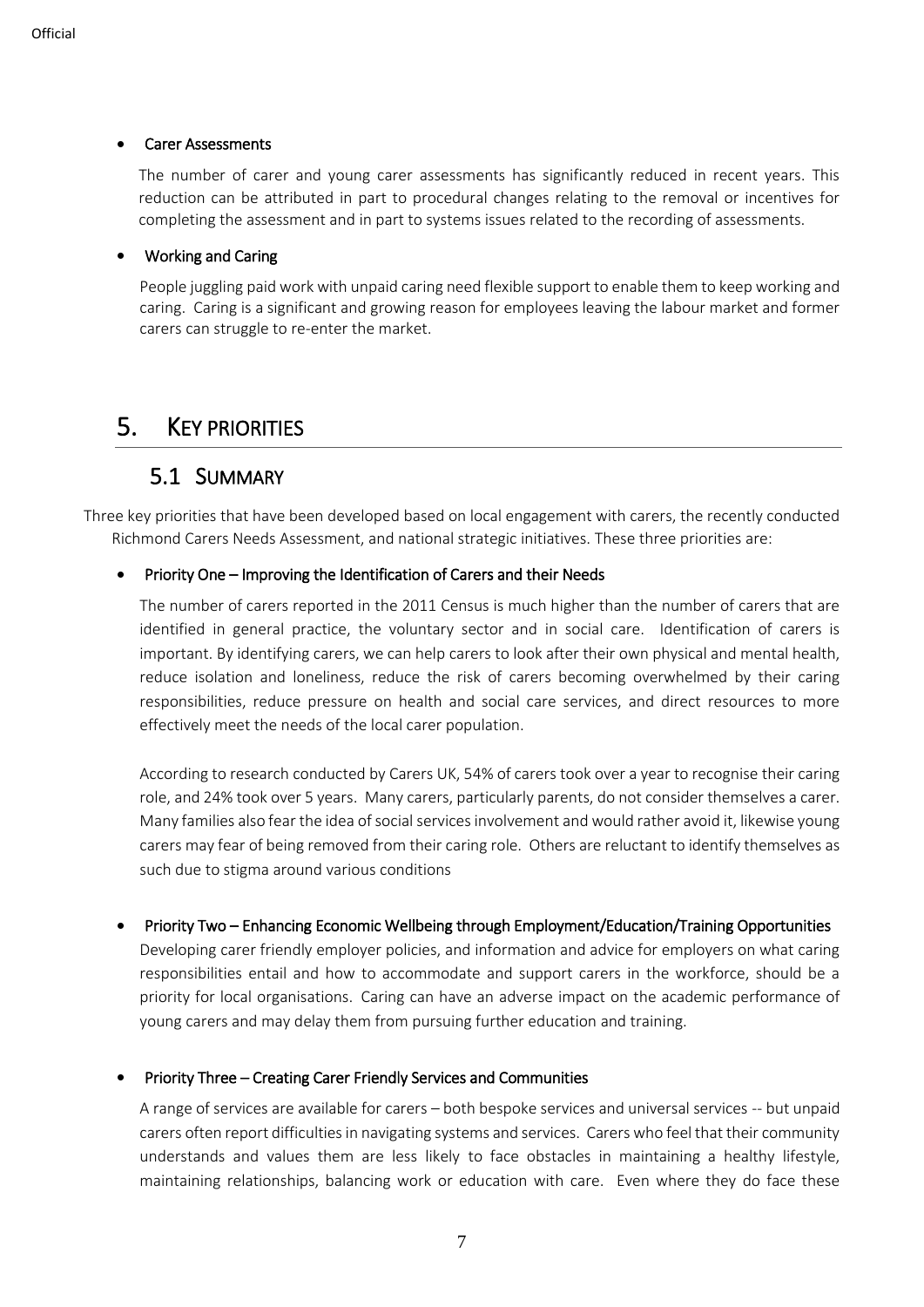challenges, living in a carer friendly community means they are much more resilient and able to sustain their caring role whilst having a life of their own.

For each priority, we have defined in broad terms what we hope to do and what success will look like. Working groups will be established to operationalise each priority. These working groups will include unpaid carers as well as representatives from statutory services, voluntary and community services. Where possible, these working groups will establish baseline and aspirational performance indicators to measure the positive changes listed for each priority area.

Progress towards addressing the priorities will be monitored by the Carers Strategy Reference Group and will be fed back to partners. Feedback from carers and their representatives, and those who are cared for, will be an essential part of the monitoring process.

### 5.2 PRIORITY ONE -- IMPROVING THE IDENTIFICATION OF CARERS AND THEIR NEEDS

Identifying carers can often be a challenge as many people do not see themselves as carers, are reluctant to identify themselves as such due to stigma around various conditions, or, in the case of young carers, fear of being removed from their caring role. Parent carers, mental health carers, and distance carers can take a long time to acknowledge their caring role. Many families also fear the idea of social services involvement and would rather avoid it. According to research conducted by Carers UK, 54% of carers took over a year to recognise their caring role, and 24% took over 5 years. Xiv

Identification of carers is important. By identifying carers, we can help carers to look after their own physical and mental health, reduce isolation and loneliness, reduce the risk of carers becoming overwhelmed by their caring responsibilities, reduce pressure on health and social care services, and direct resources to more effectively meet the needs of the local carer population.

Further work is needed to raise the profile of carers and young carers to encourage identification, particularly self-identification for those who do not see themselves as carers, and to ensure their needs are considered as key points of contact with local services.

### What we aim to do

- Develop education, information and training for a range of frontline staff to increase understanding, knowledge and ability to identify adult and young carers and support them to access local support
- Support GPs and hospitals to review or put in place policies and systems to identify adult and young carers, promote referrals and improve carers health and wellbeing
- Enabling and empowering schools, voluntary organisations and other professionals to improve their recognition of young carers and make appropriate referrals
- Develop and promote clear offer to adult and young carers, including options for support in emergencies
- Improve approach and practice in relation to Carer Assessments and Support Planning

### What will positive change look like for unpaid carers?

• Unpaid carers will have a good experience of care and support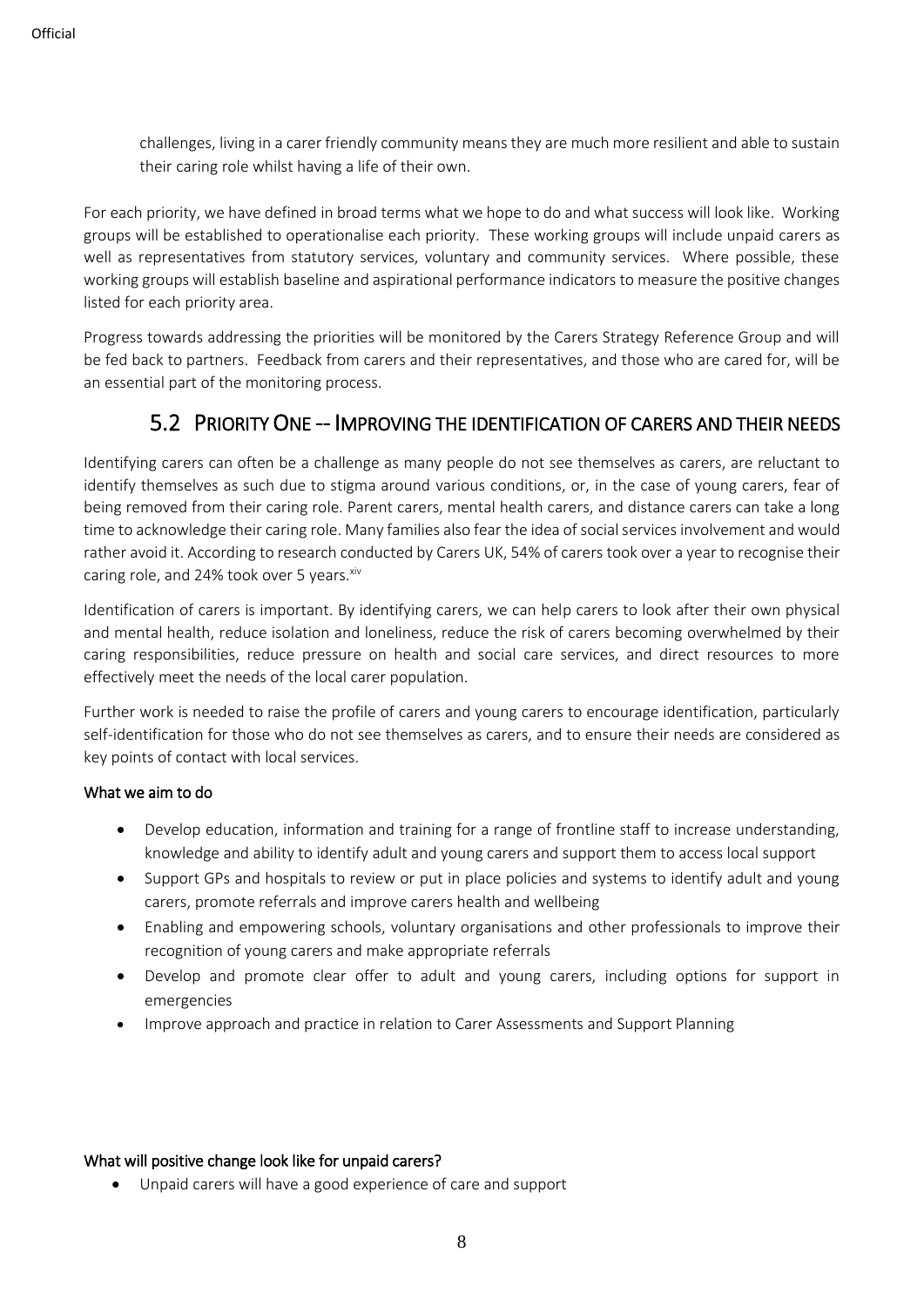- Unpaid carers will feel they are a full partner in their care
- Unpaid carers will trust the system and services
- Unpaid cares will receive the help needed to reduce the stress of caring
- Unpaid carers will be encouraged to have their needs assessed and met. They will feel that health, social care, education and voluntary sector staff and volunteers have a good understanding of their caring roles.
- The percentage of unpaid carers who have had their needs assessed will increase from 18% to 80%. Every carer who has their needs assessed will have a support plan and an emergency card or carer passport.
- Unpaid carers will feel that universal services are making reasonable adjustments to support access
- Young carers will feel that their school is supporting them to achieve their academic potential and whilst supporting them to maintain their caring role

### 5.3 PRIORITY TWO -- ENHANCING ECONOMIC WELLBEING

More than three million working people, possible as many as one in seven of the UK workforce<sup>xy</sup>, are balancing caring responsibilities with paid work. However, many face substantial challenges in balancing employment and caring responsibilities and find it difficult to get support from their employers. Others have been forced to give up work or reduce their hours due to caring, and find it challenging to return to the workforce.

Flexible working policies, building a greater understanding of carers among employers and education/training providers, and supporting carers in returning to work can help to alleviate some of the challenges carers face in relation to employment.

While having caring responsibilities can be rewarding for young carers and can allow them to develop maturity and practical skills, young carers can also experience poor mental and physical health. One in three young carers miss school on a regular basis and their GCSE grades are nine points lower on average than their peersxvi Caring responsibilities can also delay moving out and have an adverse impact on educational attainment and employment opportunities

### What We Aim to Do

- Promote Employers for Carers Benchmarking Scheme starting with partners in this strategy, and support local stakeholders to implement carer friendly HR policies
- Assist all local schools to implement a young carers policy; appoint a young carer lead and/or enrol in the Young Carers in Schools Programme.
- Implement the Young Carer Health Champions programme (established by NHSE)
- Work with employment and benefit services to ensure their staff understand the unique challenges faced by unpaid carers
- Support unpaid carers in understanding their rights around employment and benefits
- Support carers to reframe carer experience into skills and knowledge when looking at returning to work, or in the case of young carers, start their careers.

### What will positive change look like for unpaid carers?

• Unpaid carers will receive support to live a normal life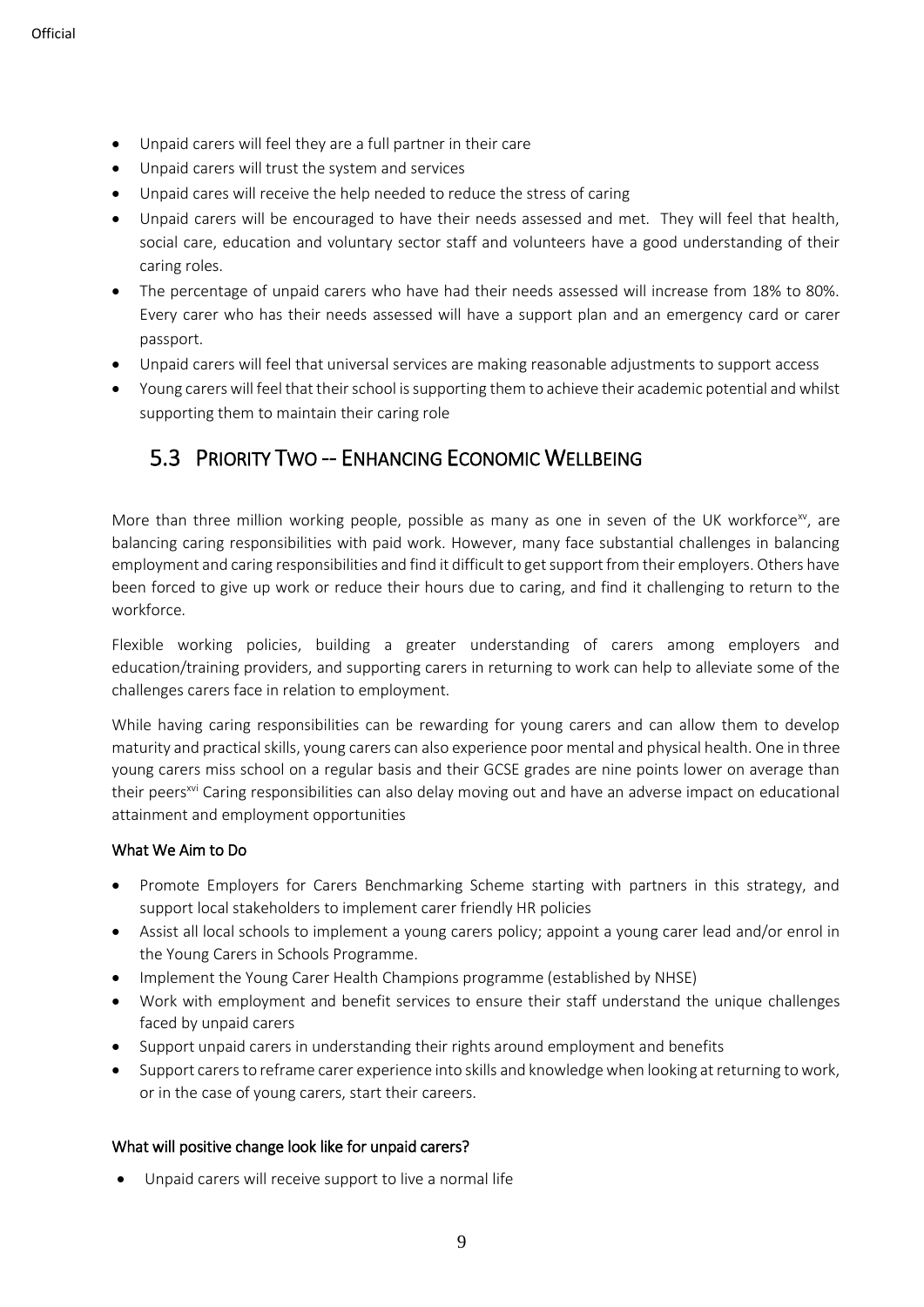- Unpaid carers in Richmond will receive the flexible support they need to work or study whilst balancing their caring responsibilities.
- Unpaid carers will be supported to access financial support when they need it.
- Regular contract monitoring of financial advice and employment services reveal that a proportionate number of informal carers are accessing the services.
- Young carers will be fulfilling their academic potential and their academic results and attendance patterns are no different from their peers who do not have caring responsibilities.

### 5.4 PRIORITY THREE – CREATING CARER FRIENDLY COMMUNITIES

Essentially, Carer Friendly Communities are places that reach out to support carers wherever they can by understanding caring, understanding disability and illness, and doing things differently

A Carer Friendly Community is a place where carers feel supported to look after their family or friends and are recognised as individuals with needs of their own. Not only will health and care services recognise how unpaid caring can impact on people's ability to effectively access and use services but the whole community – from the high street to other community services – are making sure they are accessible to unpaid carers.

Carers identify having the right information, training, and equipment as a key priority to help them deliver care well and safely. Over 80% of carers use the internet to find information<sup>xvii</sup> and therefore it's key that all partner groups have an online presence that is easy and logical to navigate and make relevant local information simple to find.

### What We Aim to Do

- Develop guidance on commissioning carer friendly services
- Work closely with schools and Achieving for Children to improve processes for identifying young carers, and improve and enhance their understanding and approach to meeting their needs
- Support carer friendly NHS Services and Council Services

### What will positive change look like for unpaid carers?

- Unpaid carers will feel part of the community
- Unpaid carers will receive support to access the information and services they need to support their caring role and maintain their own health and wellbeing.
- Unpaid carers will feel able to maintain a healthy lifestyle
- Unpaid carers will feel that their caring role is understood and valued by their community
- Unpaid carers will feel that their communities are places where they are supported to look after their family and friends and recognised as individuals with needs of their own.
- Young carers will know where to look for support they can ask for help when they need it
- Young carers will feel that key people in their life (including teachers, doctors, coaches) know about their role and understand how this makes them feel
- Young carers will have opportunities to do the things they want, have fun and make friends

1

i Carers UK. 2016. State of Caring Report.

ii Carers UK. 2015. State of Caring Report.

iii Carers Action Plan 2018 – 2020, Department of Health and Social Care